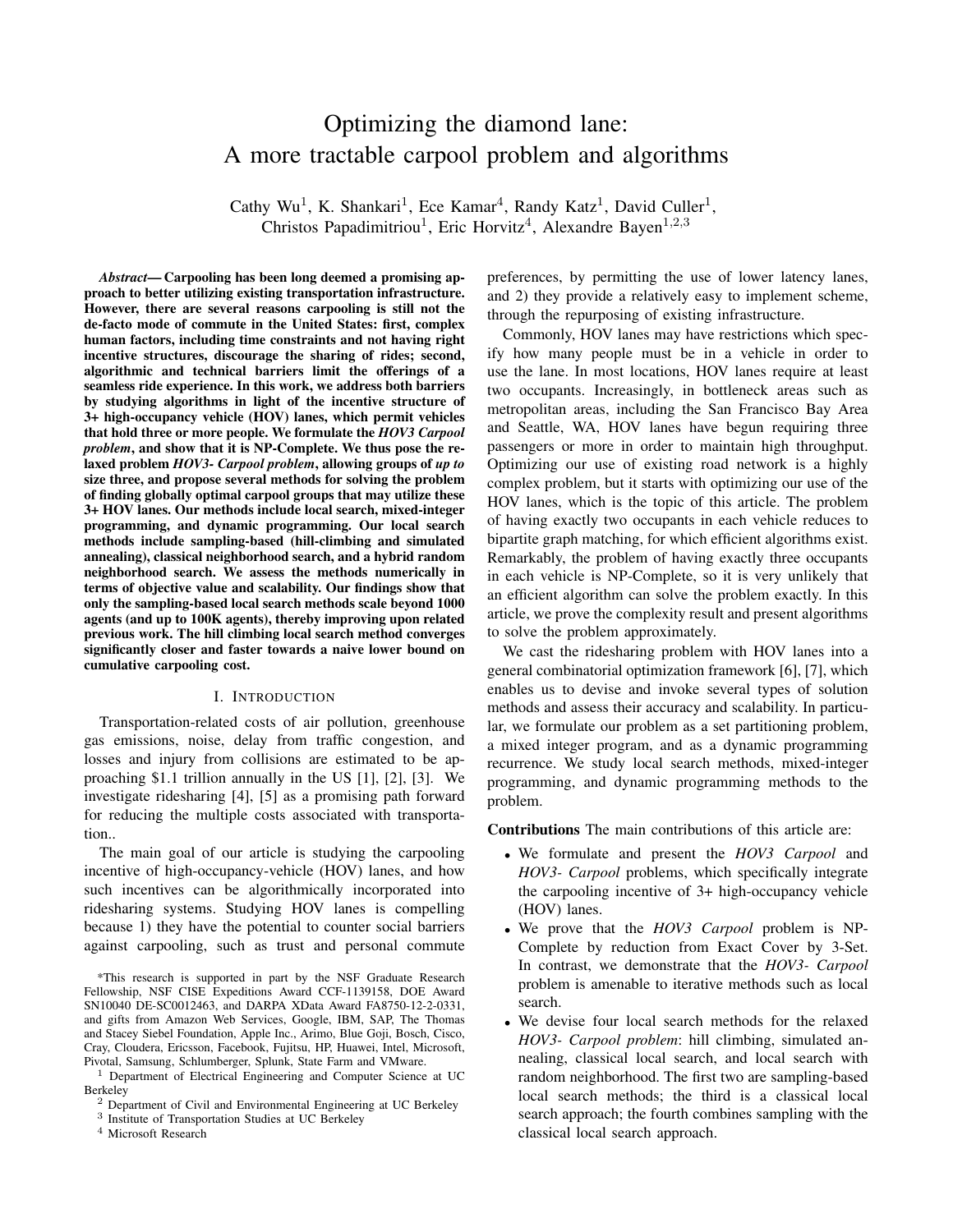- To demonstrate the limitations of classical and general methods for the carpool problem, we present for comparison a mixed-integer program formulation and a dynamic programming formulation for the *HOV3- Carpool problem*. Our mixed-integer program formulation was able to take advantage of the problem structure to yield a clean and concise representation.
- We empirically compare the above six methods on Euclidean and Bay Area synthetic workloads (simulated participants) of up to 100K agents. We show that the hill climbing method by far outperforms the rest in terms of scale, computational runtime, and convergence to a naive lower bound. For the largest problem size of 100K, the hill climbing method converges to a ratio close to 1 to the lower bound.

Related work Many variants of the carpooling problem have been studied, for instance focusing on maximizing the number of participants [8] or minimizing the total distance or time [9]; for more variants, we refer the reader to excellent surveys on ridesharing by [10] and [5]. Although there are numerous works studying the HOV or high-occupancy toll (HOT) lanes from the perspective of pricing [11], [12], we are not aware of any work that explicitly optimizes for its utilization.

Our work temporarily side-steps the pricing aspect of the carpooling problem to focus on the optimization aspect; however, since we optimize for the global cost, our work is compatible with the incentive-compatible pricing mechanism introduced by [13], based on the Vickery auction [14]. A closely related work [15] studies MILP and CP methods for a variant of the globally optimum problem where passengers travel to the pickup locations that are along the path of the driver. This tremendously simplifies the complexity of the problem but may provide a less seamless experience for passengers. We provide a formulation which permits driver deviations for passenger pickups.

Several related works have also shown most variants of the ridesharing problem to be NP-Hard and have pointed out some special cases to be solvable in polynomial time, for instance in the case of size-two carpools or pre-assigning driver and rider roles reduces to bipartite graph matching [16], [17]. Most studies thus largely focus on small problem sizes (up to about 1000 agents) [8], which is a strong technical limitation for providing carpooling at scale as a suitable transportation alternative. One of the primary goals of our work is to devise highly scalable methods for our specific HOV carpool problem.

## II. THE CARPOOL PROBLEM

A natural way to optimize for HOV-lane use is to optimize for the best configuration of carpools of size three. However, we prove in this section by reduction that this problem is NP-Hard. Subsequently, we study a relaxed version where we optimize for carpools of size up to (and including) three. The relaxed problem lends itself more easily to approximation methods such as local search.

## *A. Optimizing usage of the HOV3+ lane*

In this article, we study the carpool incentive of permitting usage of specific lower latency lanes (often on the freeway) which require at least three occupants in a vehicle. Under such a policy, there is little incentive for vehicles to have more than three occupants, since each additional passenger adds additional divergence costs to the carpool group. Consequently, we reason that the best reasonably achievable solution would optimize for three occupants per vehicle.

Now we specialize to the *HOV3 carpool problem*, in which the goal is to find size-three ridesharing groups that minimize the overall cost of the system. Additionally, we consider time constraints.

*Definition 1 (HOV3 carpool problem):* Let  $U$  be the set of agents. Each agent is endowed with a home and a work location  $(x_h^u, x_w^u)$ ,  $\forall u \in \mathcal{U}$  as well as time windows  $T^u$  =  $(t_0^u, t_1^u, \ldots), \forall u \in \mathcal{U}$  with  $t_i^u = [t_s^u, t_e^u]$ . The collection of feasible subsets of the universe (rideshare groups)  $S$  consists of groups of size 3 such that the agents have a non-empty common time window. That is,

$$
\mathcal{S} := \left\{ S : S \in 2^{\mathcal{U}}, |S| = 3, \bigcap_{u \in S} t^u \neq \emptyset \right\}.
$$
 (1)

The overall objective of the HOV3 carpool problem is to find a subset  $\mathcal{R} \subseteq \mathcal{S}$  such that

- R minimizes some given cost function  $C: 2^S \to \mathbb{R}$ .
- $R$  forms a partition of  $U$ , as no agent may participate simultaneously in multiple ridesharing groups.

The specific cost function we study is given in Equation 4. The *search* version (as opposed to the optimization version) of this problem, which excludes costs, is already NP-complete, as we will prove in Section II-B.

## *B. Reduction from Exact Cover by 3-Set*

The *Exact Cover by 3-Set problem* is a known NP-Complete problem (by generalization of Tripartite Matching, which is NP-Complete [18]). The problem is as follows:  $F = \{S_1, \ldots, S_m\}$  of subsets of a finite set U with  $|S_i| = 3$ and  $|U| = 3m$  for some m. Find m sets in F that are disjoint and have  $U$  as their union.

We observe that Exact Cover by 3-Set problem is closely related to the search version of the HOV3 carpool problem, allowing us to show the following complexity result:

*Theorem 1:* HOV3 carpool search is NP-complete.

*Proof:* First, the problem is trivially in NP. Given a set of rideshare groups, it can be checked in polynomial time that groups indeed form a partition. Naively this can be done in  $O(n^2)$ . Furthermore, even if given a solution that may contain arbitrary subsets of  $U$  (not necessarily in  $\mathcal{S}$ ), it can be checked in linear time if the groups satisfy time and size constraints (and thus are feasible subsets in  $S$ ).

Now, we show by reduction from Exact Cover by 3-Set that the HOV3 carpool problem is NP-Hard.

 $(\Rightarrow)$ : An instance of Exact Cover by 3-Set can be mapped in polynomial time to an instance of the HOV3 carpool problem as follows: Let  $\mathcal{U} := U$ . For each subset  $S_i \in F$ ,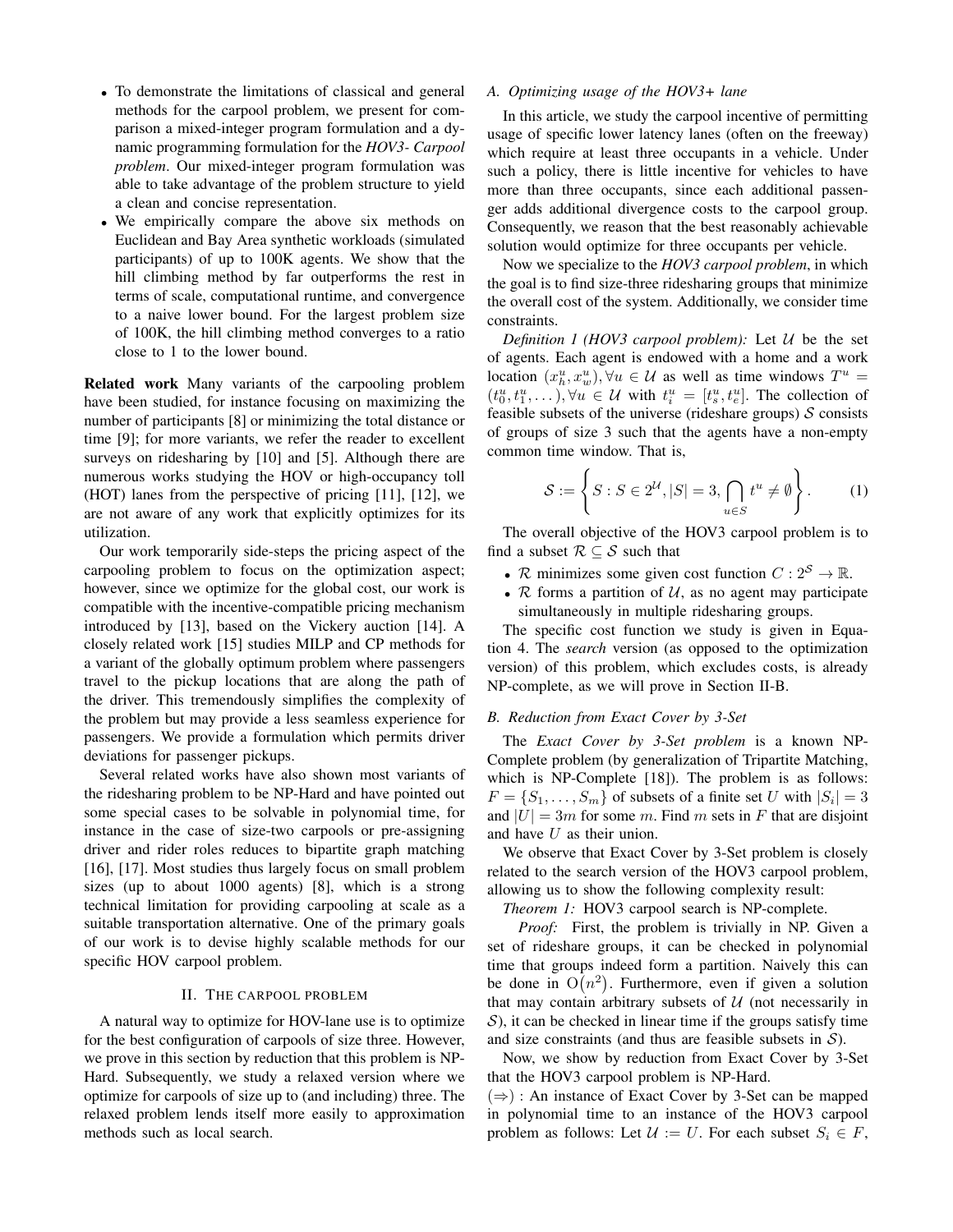select a new time window  $t$  which has no overlap with any other time window used so far, and let  $t \in T^u, \forall u \in S_i$ . This assignment ensures that  $S_i \in F \implies S_i \in S$ , and the uniqueness of the time window ensures that  $S_i \in$  $S \implies S_i \in F$ . Note that the size-3 constraint is satisfied by definition of the Exact Cover by 3-Set problem.

 $(\Leftarrow)$ : A solution, i.e. a partition, R to the HOV3 carpool instance can then be mapped directly to a solution to the Exact Cover by 3-Set instance, as all sets  $S \in \mathcal{R}$  are size three, are subsets of  $U = U$ , and are by construction in  $S = F$ .

Then, Exact Cover by 3-Set reduces to HOV3 carpool problem, and thus the latter is NP-hard. We conclude that the HOV3 carpool problem is NP-Complete.

*Corollary 2:* The HOV3 carpool problem (optimization version) (see Definition 1), is NP-Hard.

In addition to the complexity result, the HOV3 Carpool problem has several additional pain points. First, simply finding a feasible solution to the HOV3 problem is difficult.

*Lemma 3:* Finding a feasible solution to the HOV3 problem (optimization version) is NP-Complete.

*Proof:* Finding a feasible solution is the same as the search version of the problem, which disregards the cost. Then, the result follows from Theorem 1.

Second, due to the partition constraint, it is difficult to use standard approximation techniques such as linear programming (LP) relaxation. Once the partition constraint is violated, such as through a LP rounding scheme, it is difficult to recover a partition; recovering it may be seen as another combinatorial optimization problem.

## *C. Relaxation of HOV3 carpool problem*

Finally, we present the *HOV3- carpool problem*, which we study for the remainder of the article, referred to simply as the *carpool problem*. The only difference from the previous problem is that feasible rideshare groups may now have size less than or equal to three  $(|S| \leq 3)$ , so due to space limitations, we only provide the new definition for the collection of feasible subsets  $S$ :

$$
\mathcal{S} := \left\{ S : S \in 2^{\mathcal{U}}, |S| \le 3, \bigcap_{u \in S} T^u \neq \emptyset \right\}.
$$
 (2)

# *D. Problem setting*

Global optimum In this article, we study computing the globally optimal physical distance. In particular, any agent may be a driver or a passenger. The driver picks up all the passengers. The cost of a rideshare group is the distance traveled by the driver. The overall cost of a carpool solution is the sum of the cost of each rideshare group in the solution. That is,

$$
c_S = \sum_{(u,v)\in TSP(S)} d_{uv} \tag{3}
$$

$$
C = \sum_{S \in \mathcal{R}} c_S \tag{4}
$$

where  $TSP(S)$  denotes the solution to the Traveling Salesman Problem. Given a set of agents  $S$ ,  $TSP(S)$  computes the minimum cost tour (given as pairs of locations, i.e.  $(x_1, x_2), (x_2, x_3), \ldots$ . We study the global optimum in the sense that this objective minimizes the total vehicle distance traveled, and thus has implications for fuel consumption and greenhouse gas (GHG) emissions.

Capacity We assume that all agents have vehicles, that the capacity is three, that the vehicle capacity is uniform.

Single destination, single time window We specialize to the setting where all agents have the same destination and all agents are allowed to specify one time window.

Static We solve the static version of the problem, where travel is instantaneous. Thus, there is no time overhead for pickups, only the distance cost is incurred.

#### III. PROBLEM FORMULATION

*A. Carpool as a set partition problem*

We give a natural 3-set partition formulation of the carpool problem.

$$
\min_{x} \sum_{S \in \mathcal{S}} c_S x_S \tag{5}
$$

$$
\text{s.t.} \sum_{S: u \in S} x_S = 1, \quad \forall u \in \mathcal{U} \tag{6}
$$

$$
x_S \in \{0, 1\}, \quad \forall S \in \mathcal{S} \tag{7}
$$

where S is the feasible subsets defined in Equation 2 and  $c_S$ is the group cost defined in Equation 3.

This formulation, unlike the mixed-integer and dynamic programming formulations, not only decouples the cost computation  $c_S$  from the rest of the problem, it allows representing all the constraints concisely as  $S$ . Additionally, by representing the solution vector as a binary vector of size  $|S|$ , this formulation enables the easy design and expression of neighborhoods with respect to the solution vector.

We now describe the neighborhoods we studied. Due to space limitations, we have excluded the explicit representation of these neighborhoods.

Neighborhoods We consider two neighborhoods in our subsequent methods: the swap neighborhood and the move neighborhood. The *swap neighborhood* consists of a single pairwise swap between two groups. The *move neighborhood* consists of a single move of a agent from one group to another.

## *B. Carpool as a dynamic programming problem*

We present a formulation which lends itself to a dynamic programming scheme for exhaustively searching the solution space for the optimal solution. This approach provides a naive but exact baseline for comparing our methods, as this is a highly expensive method but one that is guaranteed to return the optimal answer (in exponential time).

Let  $I = \{1, 2, ...\}$  denote the index set numbering the rideshare groups in the solution. For convenience, let index  $j = 0$  represent an unassigned agent, and let  $j = 1, 2, \ldots$  be the rideshare group number. Let  $M \in (I \cup \{0\})^n$  denote a (partial) assignment vector, where agent  $i$  is assigned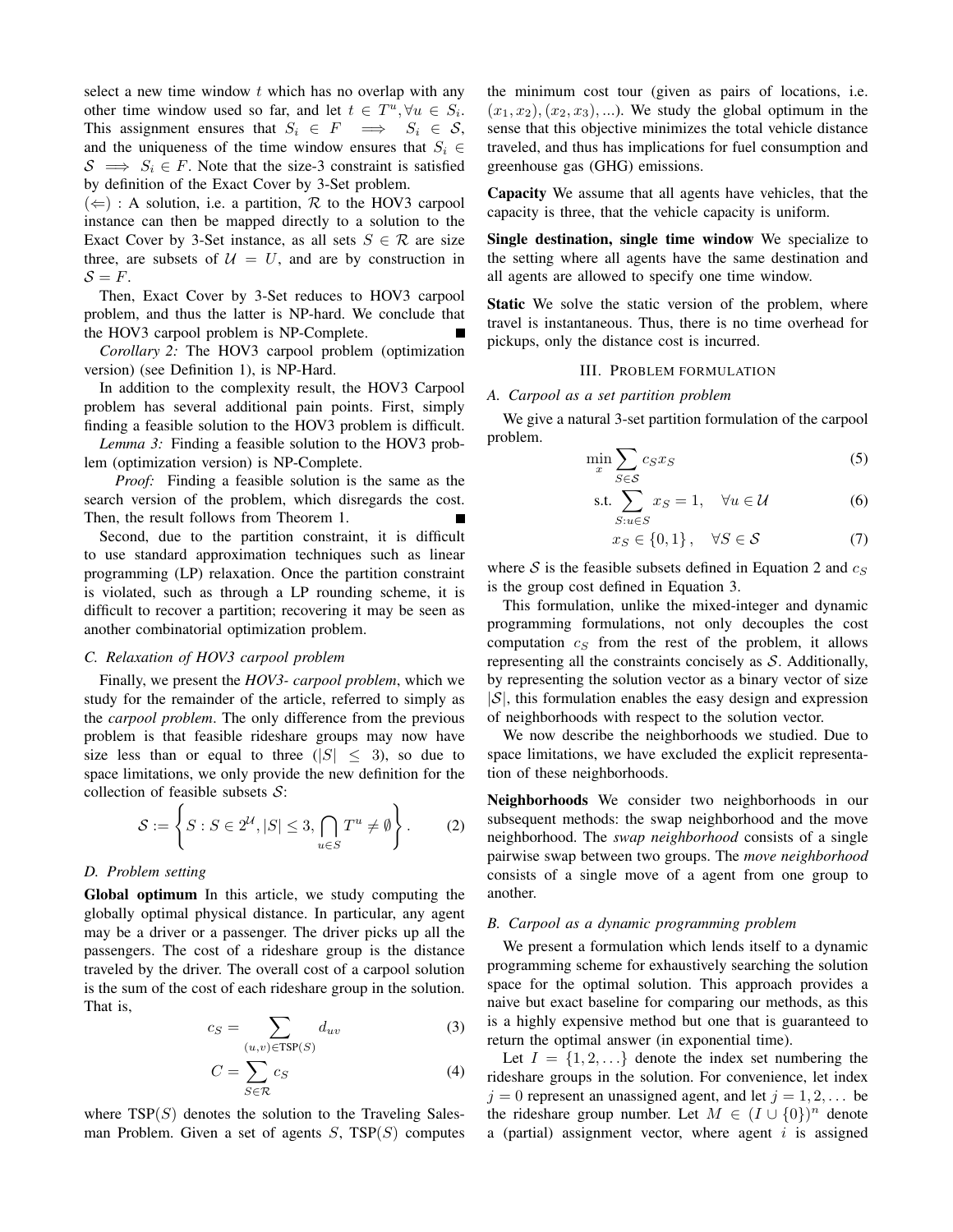to rideshare group number  $M[i]$  (which may be 0, i.e. unassigned). We use this vector to keep track of subproblems in our dynamic programming formulation.

Now, we define the following subproblem:  $G(M, j)$  gives the best configuration for the unassigned agents indicated by  $M$  and places the first unassigned agent (defined as  $i$ ) in rideshare group number j:

$$
G(M, j) = \min \left\{ c_{\{i\}} + G(M + j\mathbf{1}_i, j+1), \right\}
$$
\n
$$
c_{\{i,g\}} + \min_{g \in M_0 \setminus \{i\}} G(M + j\mathbf{1}_g + j\mathbf{1}_i, j+1), \right\}
$$
\n(9)

$$
f_{\rm{max}}
$$

$$
c_{\{i\}\cup g} + \min_{g \in \binom{M_0 \setminus \{i\}}{2}} G(M + j\mathbf{1}_g + j\mathbf{1}_i, j+1)
$$
\n(10)

$$
G(M, j) = 0 \quad \forall j \quad \text{if } M_0 = \emptyset \quad \text{(base case)} \tag{11}
$$

where  $M_0$  denotes the indices of the zero entries of  $M$ , and we let  $i := \min M_0$ , the index of the first unassigned agent. We denote  $\mathbf{1}_i$  as the indicator vector, with a one in the ith position and zero everywhere else. The three terms within the minimization refers to placing  $i$  in a carpool group of size one, two, and three, respectively, and then labeling that as the jth rideshare group. We use the binomial coefficient in Equation (10) as shorthand for selecting all groups of size two:

$$
g \in \binom{M_0 \setminus \{i\}}{2} \iff \tag{12}
$$

$$
g = \{a_1, a_2\} \in M_0 \setminus \{i\} \times M_0 \setminus \{i\} : a_1 \neq a_2
$$
 (13)  
\nThe subsequent subproblem assigns the  $j + 1$ th rideshare  
\ngroup and excludes the agents assigned to group number  $j$ .  
\nNotice that there is no explicit collection of feasible subsets,  
\nso let  $c_S = \infty$  when  $S$  is infeasible (incompatible time  
\nwindows).

The base case (Equation  $(11)$ ) is invoked when all agents have been assigned, i.e.  $M_0 = \emptyset$ .

To solve the overall problem, we invoke  $G(0, 1)$ , where 0 denotes the all zeros vector. That is, at first, all agents are unassigned, and without loss of generality we can place the first agent in rideshare group number 1.

A rough estimate gives that a problem of 10 agents requires checking  $6 \times 10^7$  possibilities. A problem with 20 agents requires checking  $1.6 \times 10^{21}$  possibilities. With 20 agents, if each possibility can be checked in 1nsec, then the computation would take 50, 735 years. Needless to say, we were not able to solve the problem for 20 agents. The size 10 problem, on the other hand, computes in 0.80 seconds.

# *C. Carpool as a mixed-integer program*

We first define our notation:

*1) Variables:*

InputStream of a point 
$$
\omega
$$
 and the origin of the point  $u$  and the origin of the point  $v$ .

\nNote that  $\omega_{uu} = 0$ .

- $od_u$  = distance between the origin and destination of agent  $u$
- $t_i^u = (t_s^u, t_e^u)$  = the time window of valid departure times for agent i

Output•  $y_{uvw} \in \{0, 1\} = 1$  if driver u is carpooling with passengers  $v$  and  $w$ , 0 otherwise. In particular, if a driver is picking up only one passenger,  $y_{uvw}$  = 1 and if no passengers,  $y_{uuu} = 1$ .

The key insight of our mixed-integer formulation is to encode fixed-size groups of size three, but pad the group as needed. So a lone driver  $u \in \mathcal{U}$  would be represented by a group  $(u, u, u)$ , and the distance traveled by the group would be  $oo_{uu} + oo_{uu} + od_u = 0 + 0 + od_u = od_u$ . The mixed-integer formulation is as follows:

$$
\min_{y} \sum_{i \in \mathcal{U}} y_{uvw} \cdot [oo_{uv} + oo_{vw} + od_w]
$$

subject to

$$
\sum_{v,w \in \mathcal{U}} y_{uvw} + \sum_{v,w \in \mathcal{U}} y_{vuw} + \sum_{v,w \in \mathcal{U}} y_{vwu}
$$
\n
$$
-\sum_{v \in \mathcal{U}} y_{uuv} - \sum_{v \in \mathcal{U}} y_{uvw} - \sum_{v \in \mathcal{U}} y_{vuu}
$$
\n
$$
+ y_{uuu} = 1, \forall u
$$
\n
$$
y_{uuv} = 0, \forall u, v, u \neq v
$$
\n(15)

$$
y_{uvw} \implies [t_s^u, t_e^u] \cap [t_s^v, t_e^v] \cap [t_s^w, t_e^w] \neq \emptyset, \forall u, v, w \quad (16)
$$
  

$$
(1 - y_{uvw}) \vee (\max_{x \in \{u, v, w\}} (t_s^x) \leq \min_{x \in \{u, v, w\}} (t_e^x)), \forall u, v, w
$$

The overall objective is the total distance traveled by the drivers. Equation 14 constrains each driver to have at most two passengers. Additionally, an agent  $u$  may potentially participate in groups where she is the driver  $y_{u**}$ , first passenger  $y_{\ast u \ast}$ , or the second passenger  $y_{\ast u}$ . This doubleor triple-counts some groupings, i.e.  $y_{u1u}$  appears in both  $y_{u**}$  and  $y_{u**}$ , so we need to delete the duplicates. Finally,  $y_{uuu}$  matches all of the duplicates, so all instances of it are deleted, and it needs to be added back.

Equation 15 addresses the fact that we can represent a two person group with  $(u, v)$  as either  $y_{uuv}$  or  $y_{uvv}$ , but not both. We have chosen arbitrarily  $y_{uvw}$  for this case, so we need to ensure that  $y_{uuv}$  is never set. Finally, Equation 16 enforces that for each group of agents, there is some overlap in their time windows.

## *D. Lower bound*

Let's denote the *perfect carpooling* lower bound on the carpool problem by

$$
\text{obj}_{LB} = \frac{1}{3} \sum_{u} o d_u \tag{17}
$$

which assumes that every agent is in a three-person carpool and incur no additional pickup costs.

#### IV. METHODS FOR SOLVING THE CARPOOL PROBLEM

In this section, we describe the algorithms for solving the carpool problem. We describe methods for each of the problem formulations given in Section III. For the set partitioning problem, we pose four local search methods; for dynamic programming, we use a memoized recursive approach; for mixed-integer programming, we invoked an open-source MILP solver.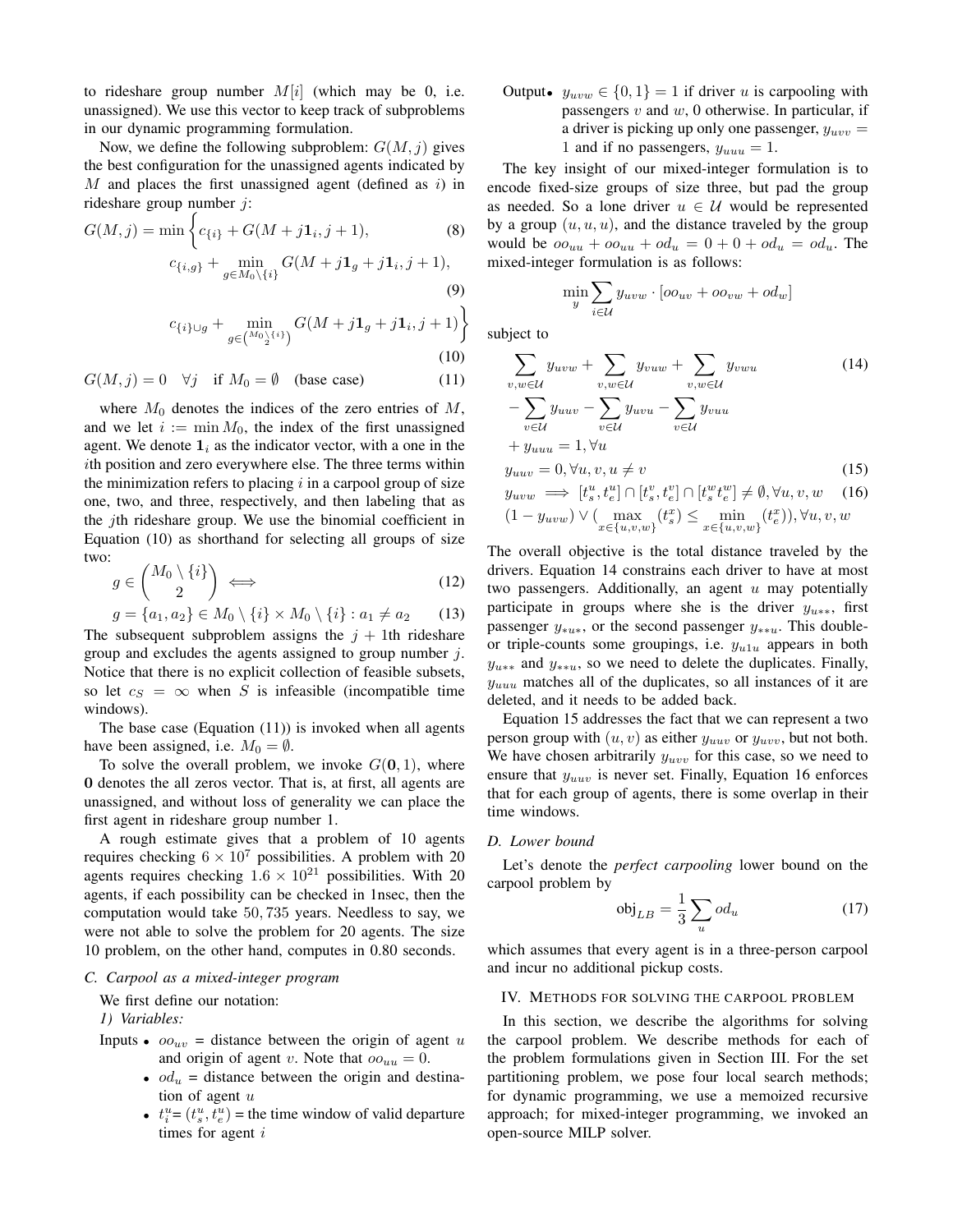Local search: hill climbing Hill climbing is the simplest and most efficient of our local search methods. In each iteration, a random coin flip determines which neighborhood to sample from. Then, a swap or move is sampled accordingly. Then, if the action improves the overall objective value, then the action is accepted  $(X$  is updated).

Sampling a neighbor takes  $O(n)$  and computing the cost difference takes  $O(1)$ , so each iteration takes  $O(n)$  time. Local search: simulated annealing A generalization of hill climbing is simulated annealing, which has a few key aspects: 1) it allows multiple actions to occur in a single iteration, 2) it allows actions which worsen the objective to be accepted, and 3) it allows tuning the number of actions and probability of accepting a worse solution, even as the algorithm progresses.

At each iteration, this method consists of sampling a number of actions (moves or swaps) according to the current temperature T. All actions are performed and then evaluated relative to the current iterate  $X$ . If the objective is better, it is accepted as before. If the objective is worse, the actions can be accepted with probability according to the magnitude of change. At the end of each iteration, the temperature parameter is decayed at rate  $\beta$ .

The iteration complexity of this method is again  $O(n)$ . However, the constant factor is larger and determined by the temperature parameters  $(T, \beta)$ .

Local search: swap and move neighborhood We give the classical local search method , which at each iteration searches the full swap and move neighborhood and selects the best single action.

Local search: random neighborhood Our last local search method combines some of the deterministic aspects of the classical local search method with the stochastic nature of hill climbing. At each iteration, a coin flip chooses a random neighborhood (either move neighborhood or the swap neighborhood). Then, the best action within that neighborhood is selected.

Exhaustive search: dynamic programming We use a memoized recursive dynamic programming scheme to solve the subproblems given by Equations (8)-(11) in Section III-B.

Mixed-integer program We implemented our MILP formulation in Python-based Numberjack [19], an open-source framework that interfaces with MILP and constrain programming (CP) solvers. Specifically, we used the SCIP solver [20].

## V. NUMERICAL IMPLEMENTATION

For our experiments, we generated problem instances with agent sizes that are exponentially increasing (from 10 to 100K) and attempted to solve them using multiple methods, both exact and approximate.

## *A. Workloads*

We experimented with problem instances drawn from two different settings.

Euclidean setting In the Euclidean setting, we generated agent home locations based on a Gaussian distribution over the  $\mathbb{R}^2$  space.

San Francisco (SF) Bay Area setting In this setting, we assigned agent home locations by sampling with replacement from a dataset consisting of 400k agent plans for the San Francisco Bay Area [21] based on the California Metropolitan Transportation Commission (MTC) travel model. We uniformly randomly selected a one-hour time window for each agent.

Problem sizes In the prior work, the largest instances have been 1K and typically much smaller. However, if we want to support carpooling at a scale that can make a significant social impact, we need to work with much larger problem sizes. For example, the population of the nine-county Bay Area is more than seven million [22]. So supporting even 1-2% of the population will require supporting agent counts that are one-two orders of magnitude larger (70K - 140K). Therefore, we studied instances of {10,100,1K,10K and 100K} agents.

## *B. Initialization*

We now briefly describe our stages of computing an initial solution, which is important for the local search methods. We first greedily form agents into groups by repeatedly selecting an available agent and the closest two agents to her. We refer to this as the raw init stage because this initialization could violate the time constraints. Then to satisfy the time constraints, we arbitrarily break up groups which are not compatible in time. We refer to this as the raw init time ranges stage. Finally, we solve the small traveling salesman problem to optimize the ordering of the agents in each group and thereby compute  $c_s$ ; this is the raw\_init\_opt\_pickup stage.

## *C. SF Bay Area distance pre-computation*

For the San Francisco Bay Area setting, since we have a single destination, the act of querying (i) distances from origin to destination of agents, and (ii) pairwise distances between agent origins, underlies the operation of every method. Although computing Euclidean distances takes roughly half a millisecond, querying a service incurs I/O cost, thus increasing the time cost to the order of hundreds of milliseconds. Thus the non-Euclidean setting appears to immediately incur a penalty of 100x, regardless of how good the algorithm is. To overcome this, we precompute the required distances, which are  $O(n^2)$ . For 100K agents, the space requirement for pre-computation is on the order of 20GB, which is easily supportable even with a general purpose m4.2xlarge AWS instance, which has 32GB of RAM.

Unfortunately, due to the  $O(n^2)$  nature of the pairwise distance computations, the time requirements do not scale well beyond 10k agents. As we can see from Fig. I, even with using the roadsindb distance oracle [23], which uses a precomputed representation of driving distances between all locations in a particular region, scaling from size 1k to size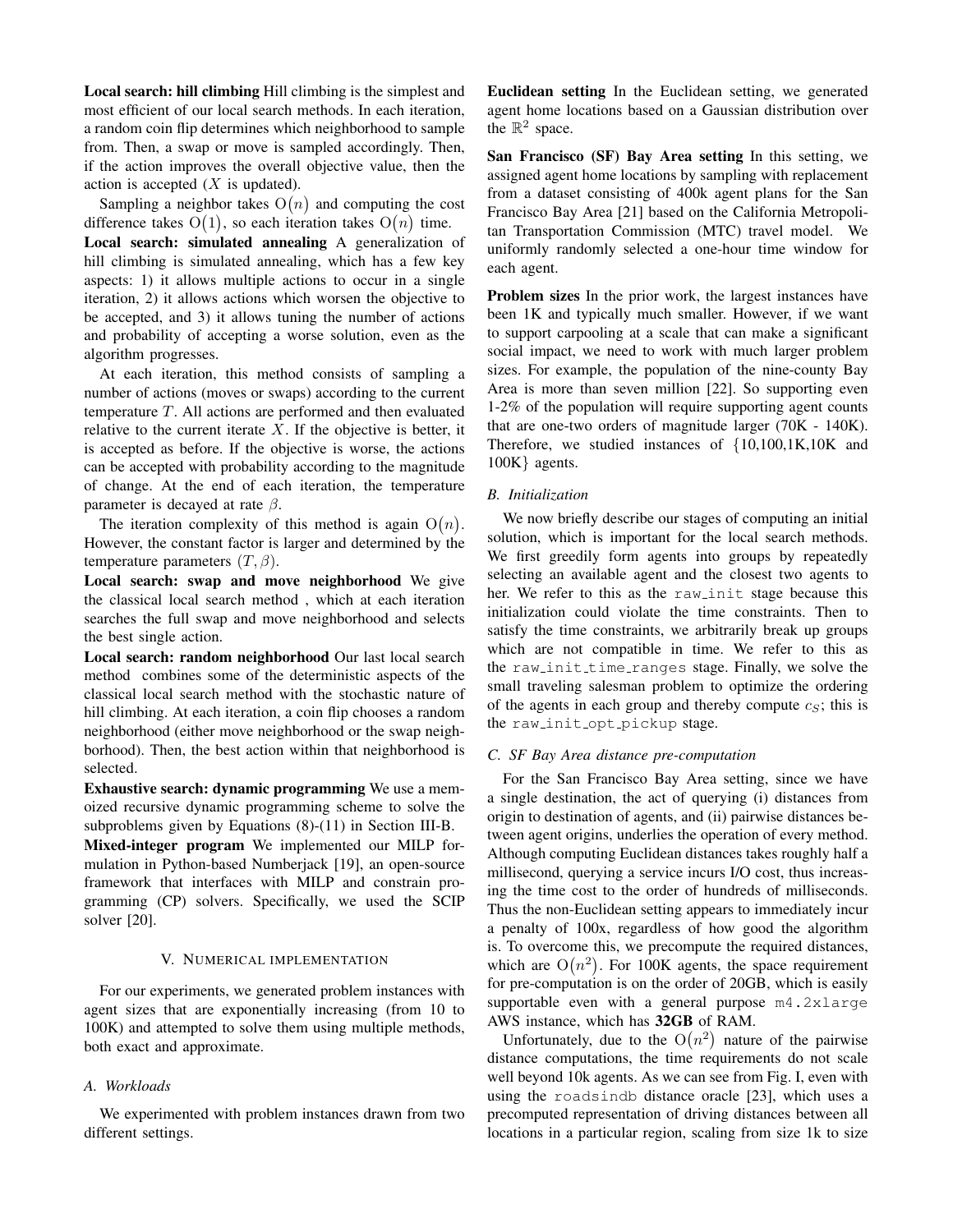| agents  | gen-gauss | calc-dist | gen-real | roadsindb          |  |  |  |
|---------|-----------|-----------|----------|--------------------|--|--|--|
| 10      | 0.135     | 0.009     | 80.754   | 0.043              |  |  |  |
| 100     | 2.130     | 0.721     | 85.204   | 2.010              |  |  |  |
| 1000    | 79.979    | 71.760    | 129.450  | 209.356            |  |  |  |
| 10K     | 70.622    | 412.742   | 169.458  | $12.3 \times 10^3$ |  |  |  |
| TABLE I |           |           |          |                    |  |  |  |

TIME SCALING WHEN DISTANCE IS CALCULATED USING QUERIES TO THE CACHED ROADSINDB DATA. ALL TIMES ARE IN SECS.

10k goes from 209 secs to 12k secs (3 hours). This quadratic increase is consistent with the number of calls being  $O(n^2)$ , but implies that scaling up to the next exponent - i.e. 100k would take on the order of 300 hours = 12.5 days.. So for the 100K agents instances, we resorted to querying distances on the fly as needed from roadsindb, and this was used for the largest local search experiments.

## *D. Experimental Setup*

Our experimental setup consists of a combination of a medium-sized AWS instance and a large shared server. The system configurations of the two servers - an AWS instance with 8 CPUs and 30 GB, used to generate instances, precompute distance matrices and passthrough 100k local search implementations, and a shared lab server with 24 cores and 256GB, used to run 10 to 10k instances with precomputed distances.

While setting the experiment timeout, we can easily see that even with starting with 1 hour for 10 agents, a linearly growing timeout will result in 41 days for the 100k case, which is not feasible. Therefore the timeouts are set logarithmically instead, the timeouts were  $\{1, 2, 3, 4, 5\}$  hours for  $\{10, 100, 1000, 10k, 100k\}$  agents, respectively.

# VI. NUMERICAL RESULTS

Scalability In line with results from Section V-C, algorithms with linear or greater running times did not scale. While the exponential exhaustive search algorithms was not expected to scale, we were surprised to find that it did not finish solving even the 20 agent problem in over a day.

And when we analyzed the computation time of four local search methods (hill climbing, simulated annealing, classical local search (called best\_step), and random neighborhood local search (called best random) with increasing workloads, we found that the best step and best random methods did not finish even one 10k iteration before timing out after 4 hours.

Figure 1 summarizes the time per iteration cost of each method for varying problem sizes.

We additionally break the computation time down into the various initialization stages (see Section V-B) and the per iteration computation. The results are summarized in Figure 2. Hill climbing and simulated annealing scale significantly better than the local search methods that perform a full neighborhood search. For these methods, the per iteration computation is significantly less than the initialization time.



Fig. 1. Time per iteration for varying numbers of agents. Note that the scale is log-log. The best step and best random methods were not able to compute problem sizes 10k and 100K within the time alloted for the respective problem sizes (see Section V-A).

| size            | MILP obj | MILP time | HC obi | HC time |  |  |  |
|-----------------|----------|-----------|--------|---------|--|--|--|
| 10 agents       | 0.898    | 2.137     | 0.898  | 1.11    |  |  |  |
| 20 agents       | 1.578    | 44.360    | 1.577  | 2.77    |  |  |  |
| 50 agents       | 3.413    | 12225.513 | 3.513  | 8.35    |  |  |  |
| <b>TABLE II</b> |          |           |        |         |  |  |  |

COMPARISON BETWEEN THE OBJECTIVE AND THE RUN-TIME (SEC) FOR THE MILP AND HILL CLIMBING (HC) METHODS. THIS DATA IS FROM A SINGLE RANDOM INSTANCE FROM THE EUCLIDEAN SETTING.

This is an expected assessment because the local search methods that perform a full neighborhood search are much more thorough in their evaluation of which action to perform at each iteration (thus taking  $O(n^2)$  time to choose). The next natural question is whether it is a necessary expense. We now turn to assessing the convergence of each of the methods to the naive lower bound.

Exact solvers We were unable to compute exact solutions for problem sizes greater than 50 for MILP and greater than 10 for dynamic programming (see Table II).

Convergence We analyzed the convergence of our methods and relate it to our naive lower bound. Relating the objective value to the naive lower bound conveniently allows us to assess different problem sizes in the same figure by normalizing the value. Figure 3 summarizes the convergence of the different methods (minus simulated annealing) for different problem sizes. We find that hill climbing by far converges the fastest. However, the classical local search method converges to a lower ratio in some instances. These findings suggest combining the two methods to achieve the best of both worlds: first using hill climbing to quickly converge close to a local optimum, then using classical local search to converge to an exact local optimum.

Simulated annealing is excluded from the previous figure due to its chaotic nature in convergence. To demonstrate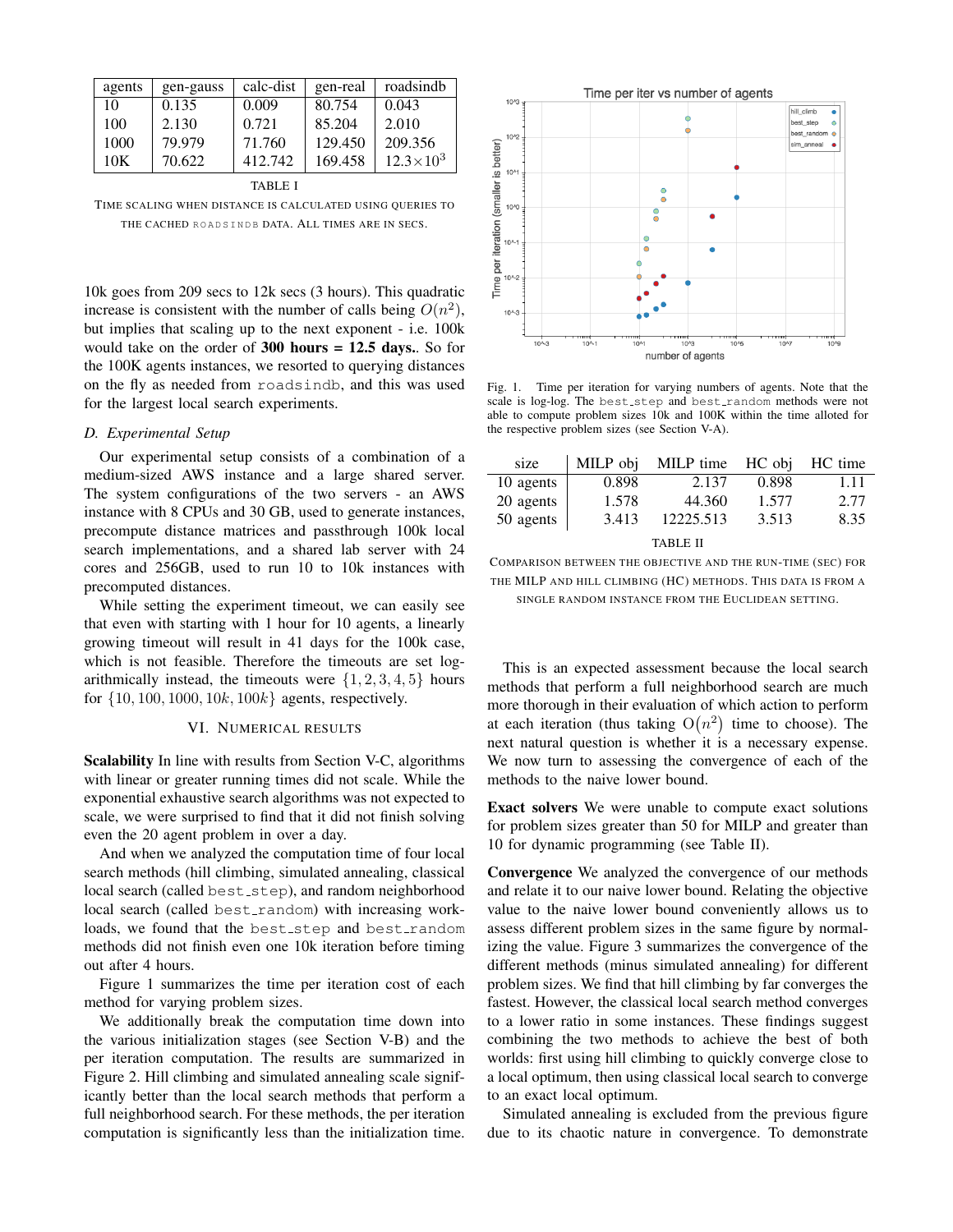

Fig. 2. This figure demonstrates the scalability of the methods. Top: With 20 agents or more, the per iteration computation dominates the local search methods which perform a full neighborhood search. Beyond 100 agents, the relative timing becomes indistinguishable because the per iteration time dominates, so we have excluded the larger values. Bottom: We focus on the sampling-based local search methods, which scale much better in per iteration computation time (the topmost stacked bar). At 1000 agents, the per iteration computation is only a small fraction of the total initialization time, but for larger sizes, the initialization far dominates the per iteration computation because the initialization is  $O(n^2)$ , whereas the per iteration computation is  $O(n)$ .

this we have included a figure comparing the convergence of simulated annealing to hill climbing (see Figure 4). We note that our simulated annealing implementation is not highly tuned for our problem. With tuning such as specialized temperature schedules and restarts, simulated annealing has been demonstrated to perform very well in many practical combinatorial optimization settings. We do not claim that it would not work here as well, but that we have not discovered optimal hyperparameters.

## VII. CONCLUSION

In this article, we cast the *HOV-3 Carpool problem* into the framework of combinatorial optimization and shown that



Fig. 3. This figure demonstrates the convergence of the methods. Top: For the smaller problem instances  $- \{10, 20\}$ , the three methods displayed converge to the same ratio to the lower bound, but hill climbing converges much faster and, for the larger problem instances of {50, 100, 1000}, to a lower ratio. The classical local search method gives a steady but slow convergence, whereas the random neighborhood search gives a more jagged convergence. In the case of size 50 and 100, the classical local search method converges to a slightly lower ratio than hill climbing, implying that hill climbing may have reached a different local optimum (or not reached one at all). In the case of problem size 1000, the best step and best random (the gray near-horizontal lines) are further from the lower bound and were cut short due to the timeout. Bottom: We display convergence only for the hill climbing method and problem instances  $\leq$  100K. In all instances the problem converges to between 1.1 to 2.4 times the lower bound. Notably, in the largest problem size, hill climbing achieves a ratio close to 1, implying that the solution is near optimal. Note that the x-scale is on a log scale.



Fig. 4. Convergence of the simulated annealing method (lighter shades) is much more chaotic than hill climbing (darker shades), and simulated annealing does not converge to as low a ratio to the lower bound as the hill climbing method. Note that the x-scale is on a log scale.